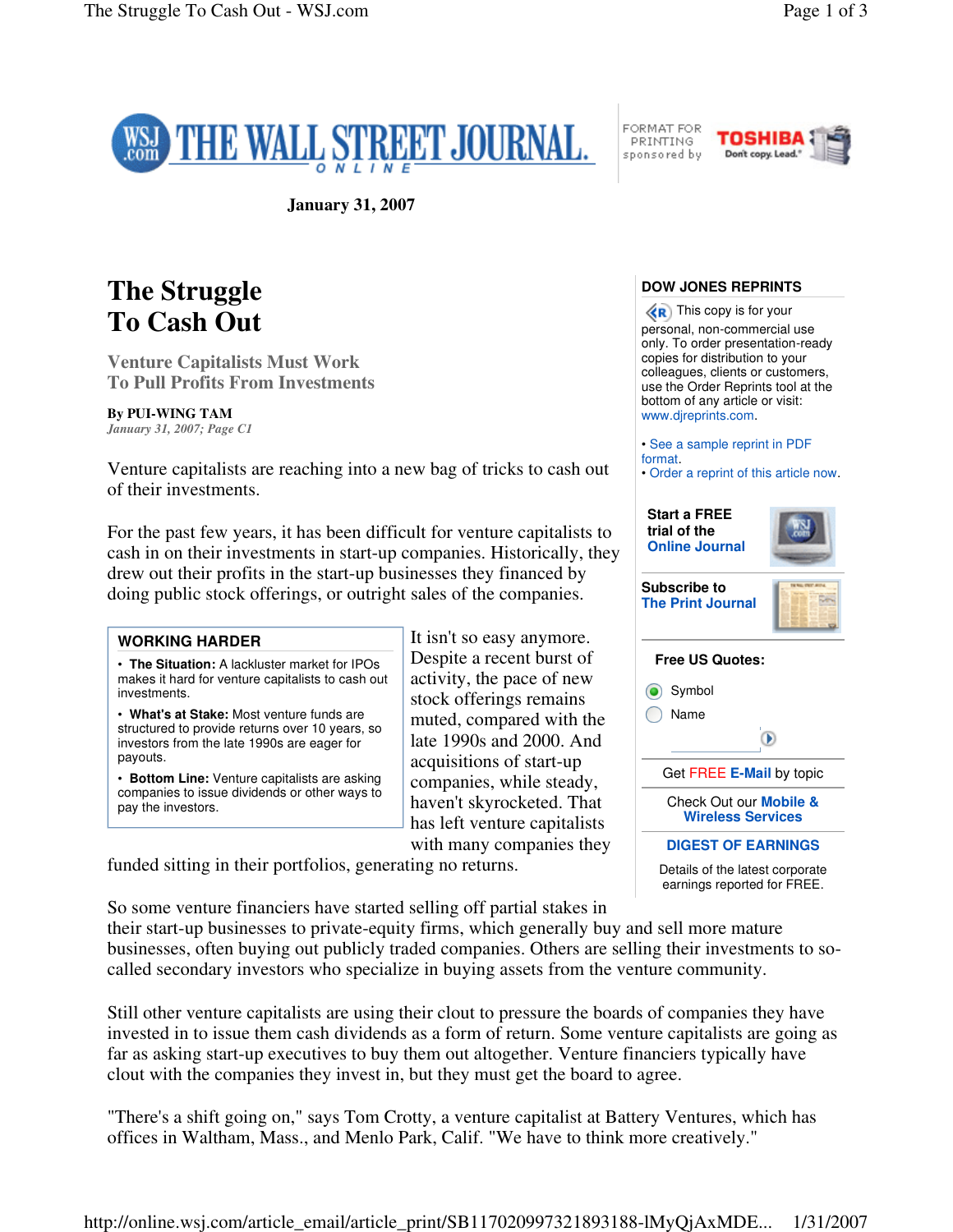Battery recently decided to use some of an \$850 million venture fund that was closed to new investors in 2000 to invest in companies that would generate returns not through an IPO or sale, but by issuing dividends -- a first for Battery.



Battery in 2003 invested \$9.5 million in Made2Manage Systems Inc., part of a \$30 million buyout of the company that also included debt. The Indianapolis software company soon paid two cash dividends to Battery totaling \$1.25 million.

When Made2Manage took on \$15 million of new debt in 2004, it used some of the cash to pay off loans, and Battery got another \$10 million payout. In late 2005, Battery sold nearly half its stake to private-equity firm Thoma Cressey Equity Partners. That deal, which involved Made2Manage taking on more debt, produced \$48 million in profit for Battery.

The upshot: Just 2½ years after investing in Made2Manage, the company had generated nearly \$60 million for Battery --

more than five times what the firm had originally invested, and it still owns a 60% stake.

"When we embarked on the Made2Manage project, the IPO market was nonexistent, and the mergers-and-acquisition market was pretty dormant," says Dave Tabors, a Battery partner who oversaw the investment. "It was a very conscious decision to seek returns differently. Fortunately, the math worked."

The pressure on venture capitalists to creatively translate their investments into profit these days is intense, because venture funds typically are structured to generate returns over 10 years. Those who invested in the late 1990s are eager for a payout.

U.S. venture funds launched in 2000 have delivered a median loss of 5.27%, and those launched in 2001 have had a median loss of 4.27%, according to research firm Cambridge Associates. In contrast, U.S. venture funds started in 1995 benefited from selling companies and taking start-ups public in the go-go years of 1999 and 2000, producing median returns of more than 43%, says Cambridge.

Drew Lanza, a general partner at Morgenthaler Ventures in Menlo Park, says the firm has taken dividends from one of its start-up businesses, and adds that he is talking with two others about having them buy out the firm's stake -- for five to 10 times its original investment.

"Historically, I wouldn't do something like this, because I could do better [via] an IPO," Mr. Lanza says. "We're truly feeling our way at this point."

The buildup of start-up companies in venture capitalists' portfolios has proven to be a boon for private-equity firms and secondary investors, including Saints Ventures of San Francisco and **W Capital Partners** of New York. Both buy stakes in companies that the venture financiers no longer have the patience to own, often for less than the original backers might have wanted.

Ken Sawyer, a managing director at Saints, says he positions his firm as providing a cash-out